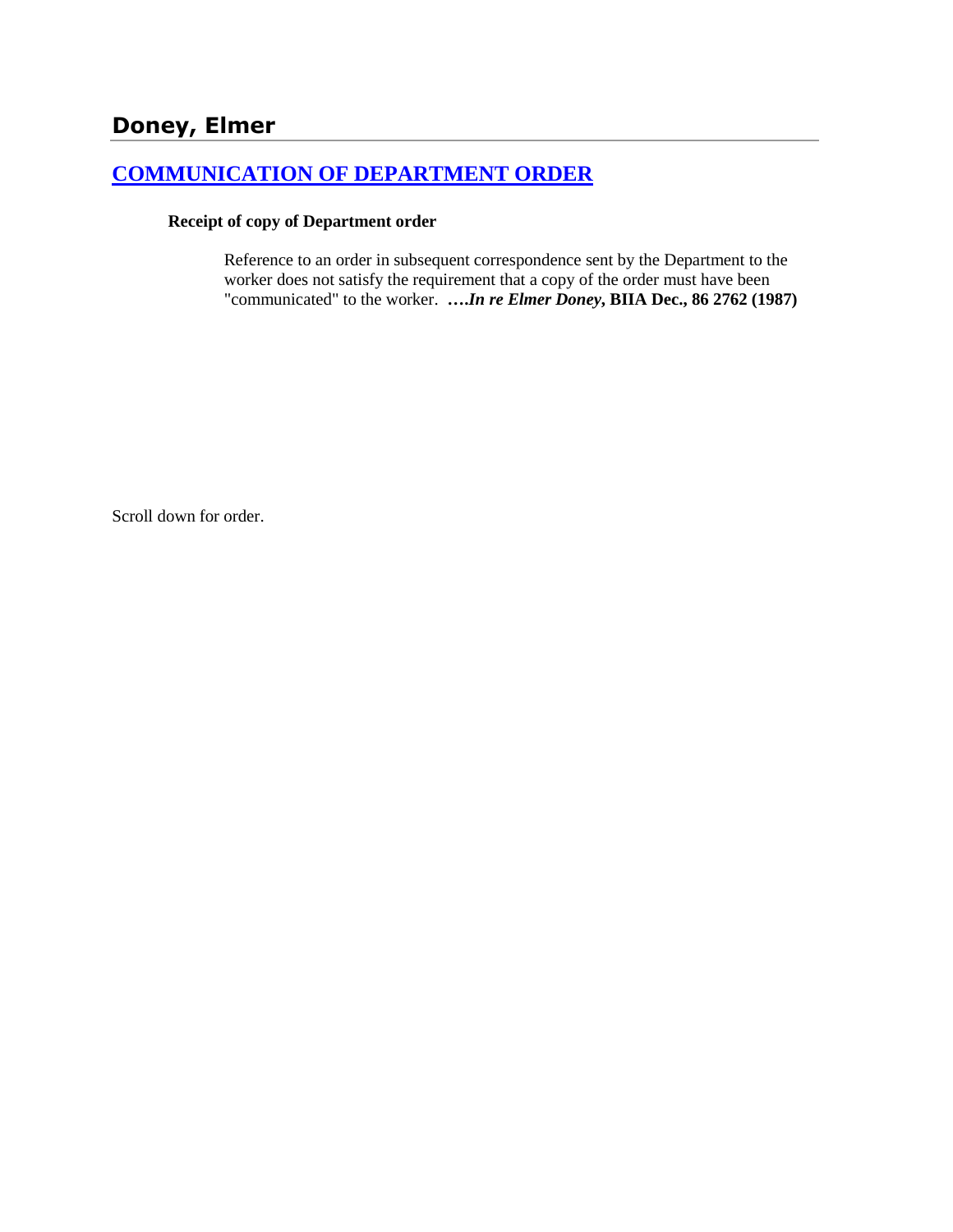#### **BEFORE THE BOARD OF INDUSTRIAL INSURANCE APPEALS STATE OF WASHINGTON**

**)**

**IN RE: ELMER P. DONEY ) DOCKET NO. 86 2762**

**CLAIM NO. J-555890 ) DECISION AND ORDER**

APPEARANCES:

Claimant, Elmer P. Doney, by Maxey Law Offices, per Dana C. Madsen

Employer, Lydig Construction Corporation, by Penser International Ltd., per Kathy Lyons and Glenda Ross

Department of Labor and Industries, by The Attorney General, per Bruce Department and Art E. DeBusschere, Assistants

This is an appeal filed by the claimant on August 8, 1986 from an order of the Department of Labor and Industries dated July 22, 1986 which denied reopening of the claim for aggravation of condition and denied responsibility for an unrelated glaucoma condition. Appeal dismissed for lack of jurisdiction over subject matter.

## **DECISION**

Pursuant to RCW 51.52.104 and RCW 51.52.106, this matter is before the Board for review and decision on a timely Petition for Review filed by the claimant to a Proposed Decision and Order issued on May 13, 1987 in which the order of the Department dated July 22, 1986 was affirmed.

The Board has reviewed the evidentiary rulings in the record of proceedings and finds that no prejudicial error was committed and said rulings are hereby affirmed.

Initially we note that no stipulation of historical/jurisdictional facts was obtained during the mediation/hearing process. Under the authority of In re Mildred Holzerland, BIIA Dec., 15,729 (1965), we have therefore reviewed the microfiche of the Department file for jurisdictional purposes only.

Based on the chronological facts, it now appears that the only question before us is whether the Department had authority to consider Mr. Doney's application to reopen filed on June 2, 1986 and to issue the order of July 22, 1986 which is the subject of this appeal. To answer that question, we must first determine whether the "first terminal date" order of September 23, 1985, which denied a prior application to reopen filed on August 19, 1985 and which denied responsibility for a glaucoma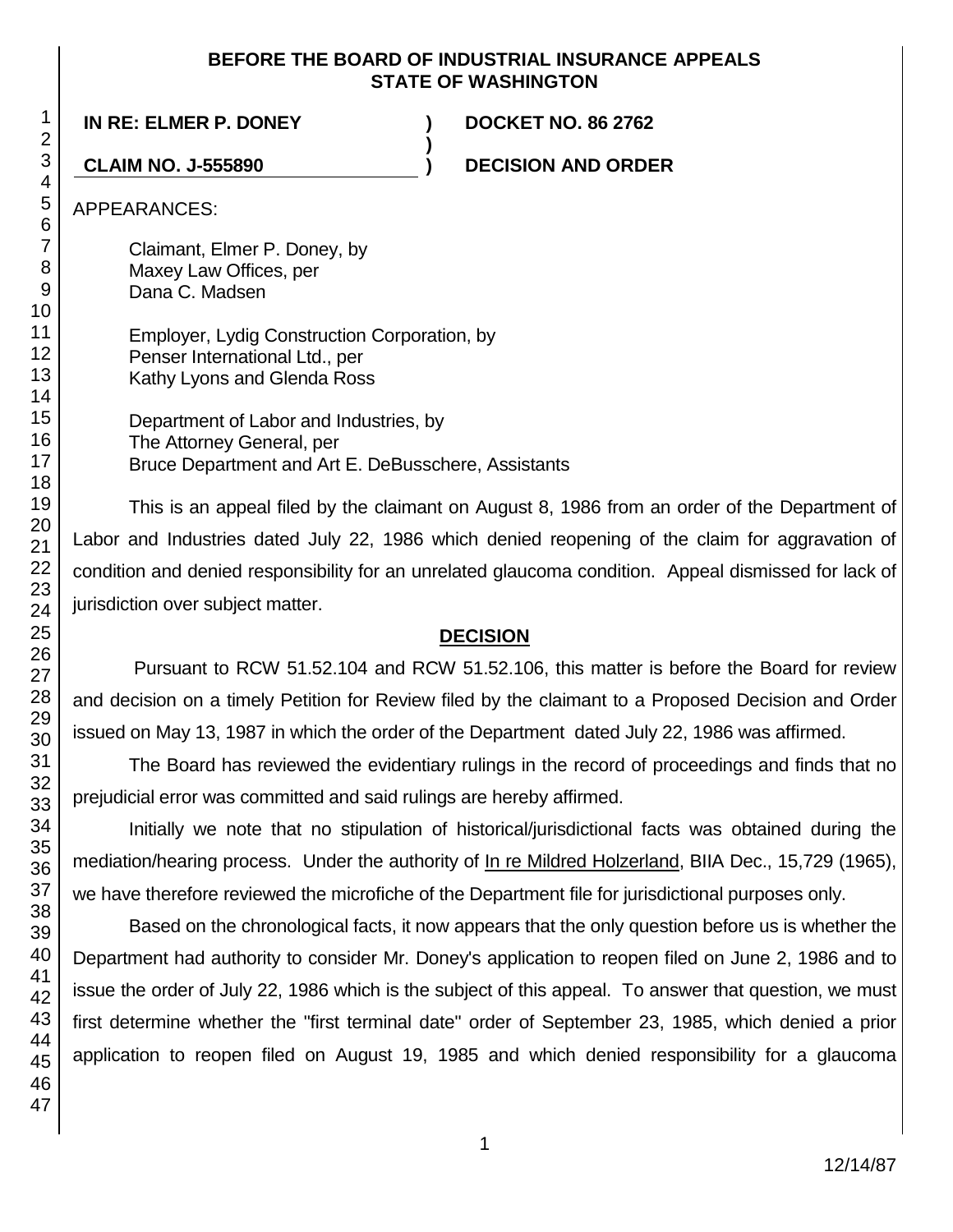condition as unrelated to the industrial injury, was "communicated" to the claimant within the meaning of RCW 51.52.050.<sup>1</sup> If not, then the Department order of September 23, 1985 never became final.

The significance of this lack of finality would be two-fold: (1) the Department would have been without authority to consider the subsequent application to reopen filed on June 2, 1986 and to issue the order of July 22, 1986 which is the subject of this appeal (Reid v. Department of Labor and Industries, 1 Wn.2d 430, 437 (1939)); and (2) the order of September 23, 1985 would have no res judicata effect with respect to its purported denial of responsibility for the condition of glaucoma.

After a careful review of the entire record, we conclude that the September 23, 1985 Department order was not communicated to Mr. Doney within the terms of RCW 51.52.050 and never became a final order. In addition to the evidence as set forth in the Proposed Decision and Order, we find the following matters relevant in arriving at this conclusion. There is no evidence the Department order of September 23, 1985 was received by either the claimant, employer, or attending physician within the normal course of the mails following its issuance. According to Robert Stanley Robinson, M.D., the attending physician, he first saw the Department order of September 23, 1985 on January 31, 1987. Yoko Pelloux, Dr. Robinson's bookkeeper, testified that the order in question was in the doctor's file but it was not date stamped and she did not know when it was received. Despite the participation of a representative on behalf of the employer at the conferences held with respect to this appeal, no evidence was presented by the Department indicating the order in question had been received by the employer at or about the time of its issuance in 1985.

The Department has produced insufficient evidence to establish proof of mailing of the Department order of September 23, 1985. In order to establish proof of mailing and thereby establish a presumption of receipt, the Department must establish that it deposited in the United States mail a notice, properly addressed, stamped, and sealed. Farrow v. Department of Labor and Industries, 179 Wash. 453, 38 P.2d 240 (1934). No such proof was presented. The Department did present the

l

 $1$  By way of procedural history we note that three applications to reopen have been filed  $-$  On August 19, 1985, February 6, 1986, and June 2, 1986. Each of these applications alleged aggravation of condition due to a glaucoma condition causally related to the industrial injury. The Department responded to the first application by the Department order of September 23, 1985. The Department responded to the second application of February 6, 1986 by letter of March 5, 1986, which was directed to the attending physician, Dr. Robert Stanley Robinson, and carbon copied to the claimant. That letter stated that the Department order of September 23, 1985 had become final with respect to the denial of responsibility for the glaucoma condition and denied Mr. Doney's February 6, 1986 application to reopen. The Department letter of March 5, 1986 was not a statutory order and notice requiring appeal within sixty days of communication and does not affect the outcome here.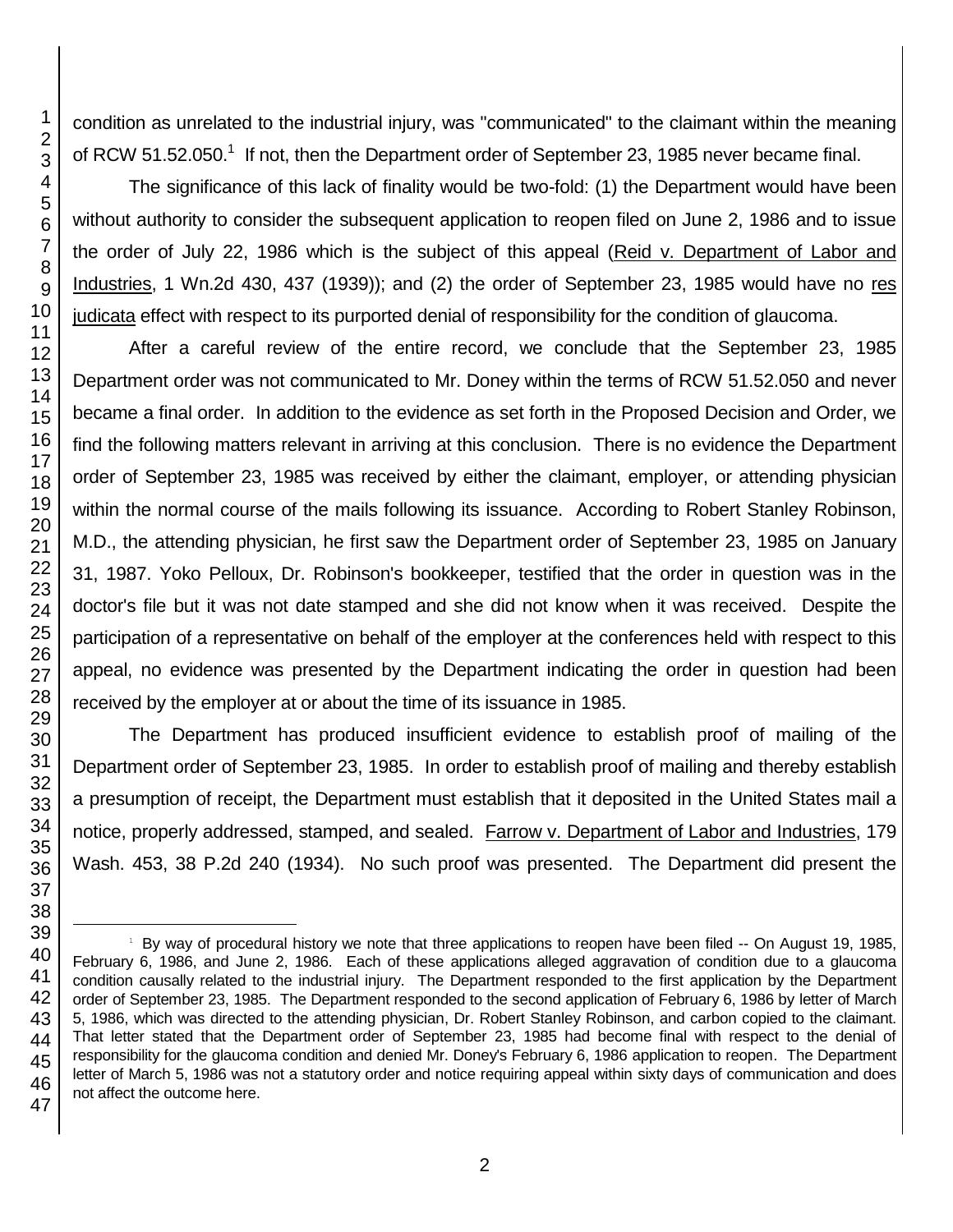testimony of Kathryn Lanzo, a disability adjudicator with the Department. She testified that she generated the order of September 23, 1985 but she did not actually place it in the mail.

The Department also presented the testimony of Jonnie Stewart, a disability adjudicator with the Department of Labor and Industries. She testified she sent a letter to Dr. Robinson on March 5, 1986 with a carbon copy to the claimant in which she discussed the Department's closing order of September 23, 1985. There is nothing in her testimony to indicate that she also sent a copy of that order. The mere fact that reference was made to the September 23, 1985 order is not sufficient to meet the statutory requirements providing the claimant with written notice of his rights to request reconsideration or to appeal. RCW 51.52.050. Communication of a Department order is satisfied by receipt of a copy of the actual order. Rodriguez v. Department of Labor and Industries, 85 Wn.2d 949 (1975).

We are persuaded by Mr. Doney's testimony and all the surrounding circumstances that the Department order of September 23, 1985 was not properly "communicated" to the claimant as required by RCW 51.52.050 and never became final and determinative. The Department order of July 22, 1986, on appeal here, is therefore void. Mr. Doney's appeal from that order must be dismissed without prejudice to his right to file an appeal from the Department order of September 23, 1985. In such an appeal, the question of whether Mr. Doney has a glaucoma condition causally related to the industrial injury of March 18, 1985 may properly be litigated.

#### **FINDINGS OF FACT**

1. On March 25, 1985 claimant filed an application for benefits with the Department of Labor and Industries, alleging an industrial injury on March 18, 1985 while in the course of his employment with Lyding Construction Corporation. On May 13, 1985, the Department issued an order allowing the claim for medical treatment only and closing the claim.

On August 19, 1985, an application to reopen the claim on the grounds of aggravation was received by the Department. On September 23, 1985 the Department issued an order denying the application to reopen and denying responsibility for a glaucoma condition.

On February 6, 1986, an application to reopen the claim on the grounds of aggravation was submitted to the Department by the claimant. On March 5, 1986 the Department sent a letter to the claimant's attending physician, Dr. Robinson, with a copy to the claimant, informing them of the denial of the reopening application and of the order of September 23, 1985 which denied responsibility for the glaucoma condition.

On June 2, 1986, an application to reopen the claim on the grounds of aggravation of condition was submitted to the Department. On July 26,